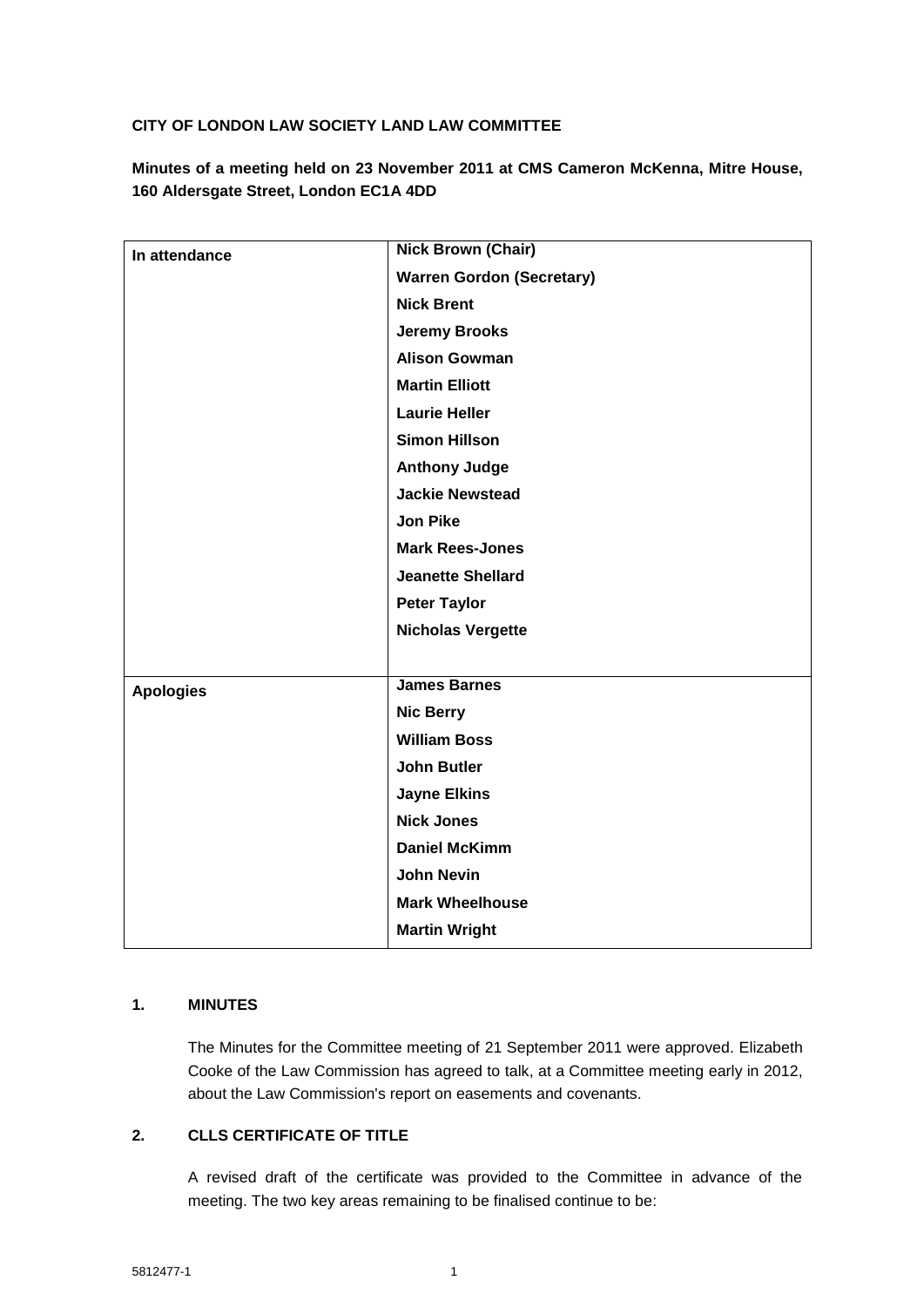- where the Company does not own the property when its solicitor provides the certificate, how best to deal with "Seller" references- an expanded clause 4.2 has been included bringing together the "Seller" references;
- how to deal with a large number of Letting Documents, particularly, where a disclosure follows each standard statement. The suggested approach in the draft provided is for Schedule 5 to include for each standard Letting Document details of the Letting Document and Licences and the statements (with disclosures). The Schedule then contains a Supplement for the other Letting Documents indicating on which standard each one is based. The idea is there should be some flexibility here on the amount of detail required, whether licences are covered etc and this should be agreed between the provider and recipient of the certificate. A tabular example is provided to be used if desired.

The SRA has been approached over whether they wish to "recognise" the certificate for conflicts of interest purposes under the Code of Conduct. They have yet to respond, but it appears unlikely that they will wish to recognise the certificate, in view of the outcomes focussed approach of the new Code.

This supports greater flexibility in the certificate's treatment of the Letting Documents, which could, perhaps, include changes to the standard statements or Letting Documents' details. The approach adopted for the Letting Documents should be agreed up front between the provider and recipient of the certificate and a comparison document should be provided to the recipient highlighting changes from the original Schedule 5. It is, however, important that the rest of the certificate remains consistent and the original form is not changed. The notes to users will reiterate these points.

The Committee is asked to provide any further comments on the certificate by the end of this year.

The notes to users, a first draft of which has already been circulated to the committee, will be updated to reflect the latest changes to the draft.

Mention was made of a recent article in Estates Gazette suggesting the Committee should lead on supporting certifying firms' attempts to limit their liability for the certificate. The Committee's view remains that any limitation or cap must be a matter to be agreed by the solicitors and the addressees on a case by case basis.

### **3. "HOUSE OF FRASER" DECISION**

There was a brief discussion of outstanding points from the Court of Appeal's decision in "House of Fraser". There remain certain issues on which opinions remain divided including whether-

- the original tenant's guarantor can directly guarantee T3 if they have previously provided a sub-guarantee for T1's AGA obligations in relation to T2;
- a tenant can assign to its guarantor or to the guarantor and itself.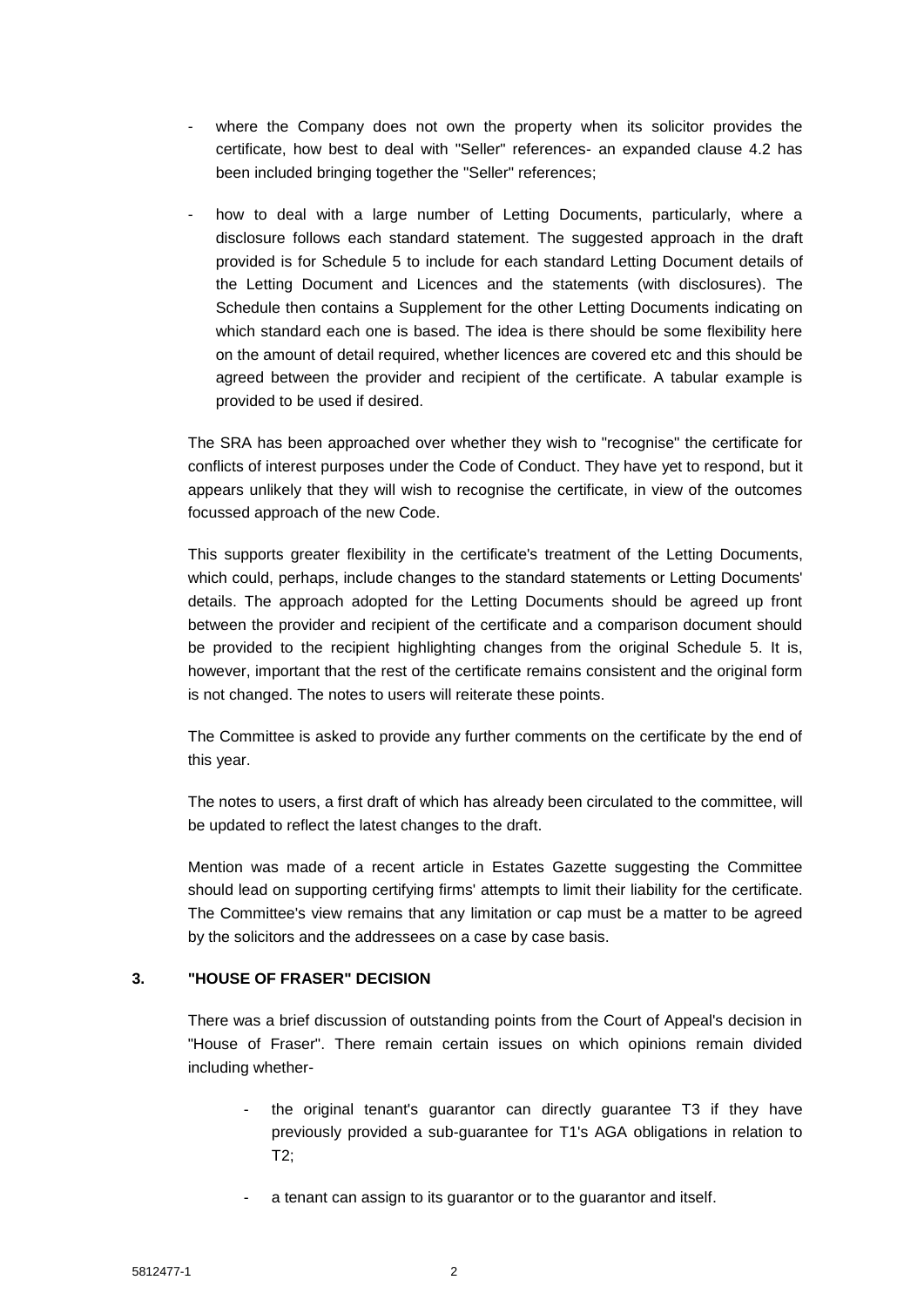These issues are dealt with in depth in the minutes for the September 2011 Committee meeting.

The House of Fraser decision highlights the importance of guarantees. **Peter Taylor has agreed to look at key issues in that regard and potentially lead a sub-group project on this- this could cover such matters as different forms of guarantee, whether contracting out notices need to be served on guarantors, section 17 notices under the Landlord and Tenant (Covenants) Act 1995 etc.**

#### **4. CHARGES OF PART- LAND REGISTRY CHANGE OF POLICY**

Prior to 19 September 2011, the Land Registry's policy was not to routinely register charges of part under a new title (instead, it referenced the part charged on the borrower's existing title). From that date, the Registry changed the policy so that, where expressly applied for by a customer, on a charge of part, the Registry will create a new registered title for the charged part, removing it from the borrower's existing title, subject to certain exceptions. If the customer does not apply for a new title, the Registry will, usually, reference the charged part on the borrower's existing title. Part of the reason behind the change is that some lenders required owners to sub-divide their titles before granting the charge, which rendered redundant the Registry's policy.

The Land Registry's change of policy begs a question. If a new title is created for the charged part, the issue arises of whether any easements and covenants need to be created between the two titles. It is important to remember that the owner of the new title, if it also remains the owner of the residue of the original title, cannot, for example, grant an easement to itself, even though different property benefits from and is burdened by the easement. It is an essential characteristic of an easement that the owner and occupier of the dominant tenement and the owner and occupier of the servient tenement must be different.

The Land Registry has not provided any specific guidance in that regard. Options, however, include sub-division of titles before charging, but there may be adverse tax consequences. Another alternative is for the charge to contain an agreement by the borrower (as owner of the non-charged part) to create easements etc at the point (if any) that the lender enforces its security over the charged part. Apparently, the Land Registry will register/note such agreement.

# **5. SWIFT V COLIN**

The recent decision in *Swift 1st Ltd* v *Colin* has generated some interest. The judge sitting as a High Court judge held that a lender had a full power of sale over a freehold property, notwithstanding that its charge was not substantively registered on the title to that property at the Land Registry (it was merely noted on the registered title). The Land Registry's position has been that a noted charge cannot give rise to a power of sale as the charge is merely equitable. The judge, however, stated that the Law of Property Act 1925 gave a lender a power of sale where the charge, by way of legal mortgage, was a deed, regardless of "Land registration niceties".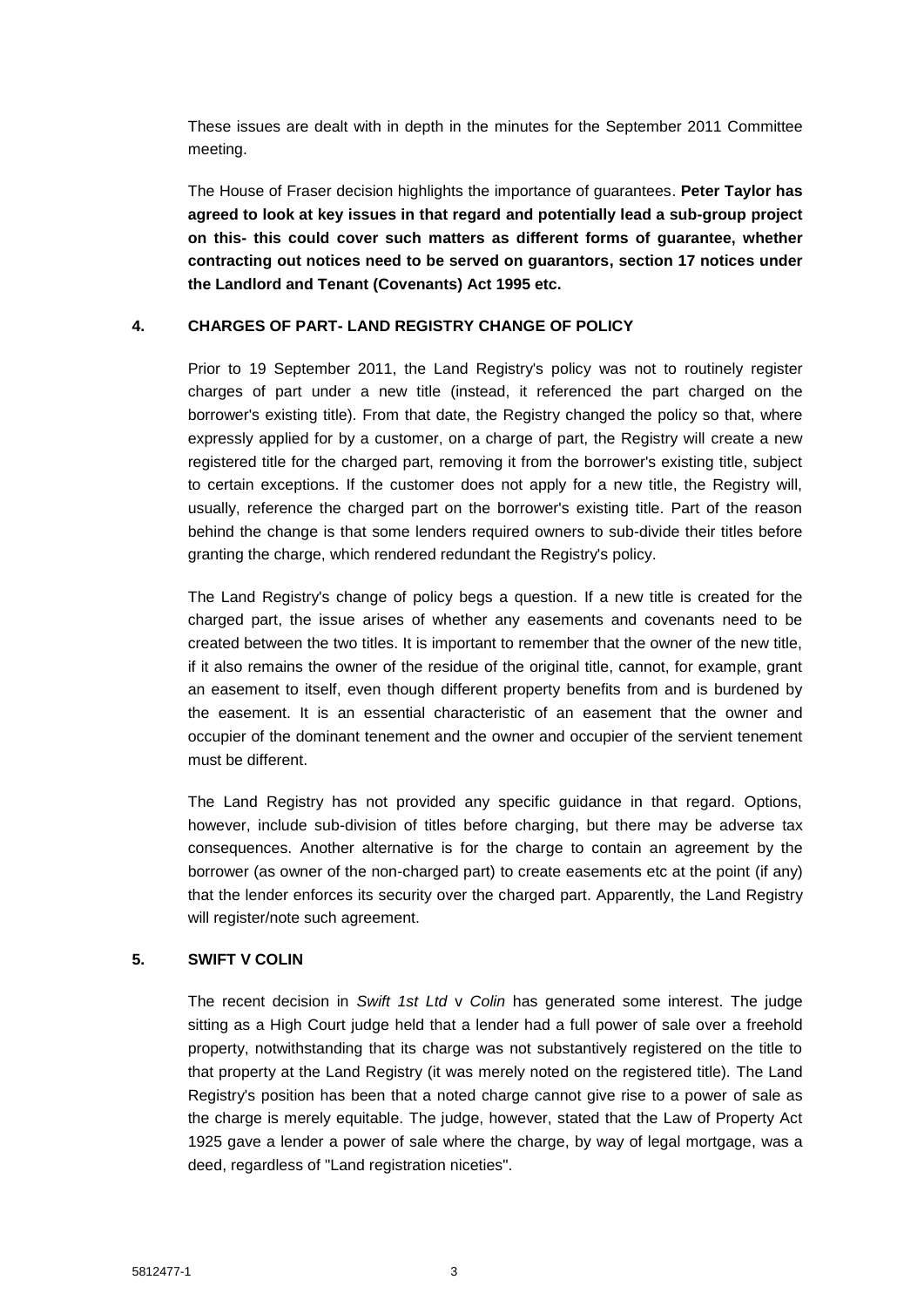While some commentators are not unduly perturbed by the decision arguing that Land registration priority will govern the position, others are concerned by the impact of a decision that will cause many practitioners and the Land Registry to re-evaluate their approach to fixed charges that are either not on or merely noted on the registered title. Existing registered lenders without (or perhaps even with) the benefit of a restriction on the title may feel more exposed in the light of the decision, as may prospective lenders. Perhaps due diligence should be broadened so that focus is paid to fixed charges registered at Companies House, even though they do not appear on the registered title. However, due diligence is more difficult in the case of individuals or overseas companies.

It may be that the mischief lies in the Land Registration Act 2002 not fully addressing the power of sale rights under the Law of Property Act 1925, but legislative change in that regard appears unlikely.

#### **6. LEGAL OPINIONS**

It was noted that the CLLS Financial Law Committee had issued a guide to the questions to be addressed when providing opinion letters on English law in financial transactions. Although of general interest, this had no direct application to real estate.

*The Overseas Companies (Execution of Documents and Registration of Charges)(Amendment) Regulations 2011*, which came into force on **1 October 2011**, removes the requirement for registered overseas companies to register with Companies House any charges created over their UK property. Transitional provisions provide that the existing requirements will apply to any charge created before 1 October 2011. Consideration will be given to whether any consequential change needs to be made to the CLLS Land Law Committee form of opinion on overseas companies entering into documentation for English/Welsh real estate transactions. **Martin Elliott and Mark Rees-Jones kindly agreed to generally review the CLLS opinion.**

#### **7. RIGHTS OF LIGHT PROJECT**

There follows a summary of the main points from the meeting of the rights of light subgroup which immediately preceded the Committee meeting.

Although the focus of the sub-group is on the deed of release of right to light, usually, the difficult part of the process will be the negotiation of the substance of the deal, potentially, involving numerous parties.

It was, therefore, considered helpful to have some further information to accompany the deed. This could take the form of a simple, practical one page note on the basics of rights to light, or, alternatively, a checklist or heads of terms covering the key issues in a rights to light release negotiation/deed.

Examples of relevant issues include whether the release is to be mutual; there is to be crane oversailing or scaffolding; the release is to be general or limited to an agreed profile for a development; the consequences of varying the profile of the development; dealing with tenants' rights to light; does release cover claims for nuisance?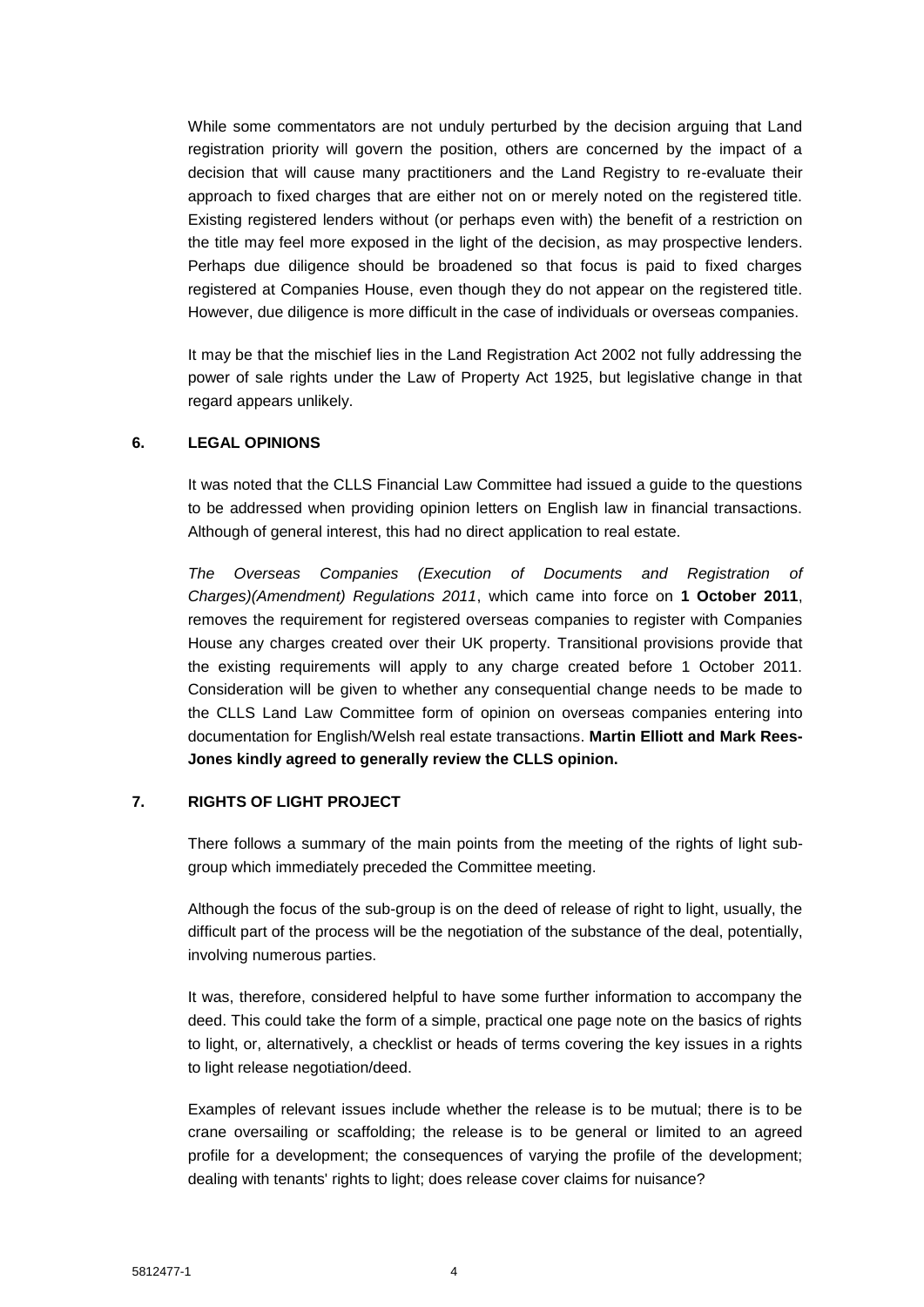It was noted that it was crucial to engage insurers at an early stage in considering rights to light issues so that the insurer is aware of and can consent to any approaches to third parties. If not, there is a danger that insurance will not be obtainable if an approach has already been made to a third party.

It was also considered helpful to have an appendix to the documentation the sub-group produces which will relate to how to obtain insurance cover for potential rights to light concerns. It will be sensible for the appendix to be looked at by underwriters, who would be asked to confirm that they had no objection in principle to the appendix's contents.

There were some initial discussions on the deed of release kindly provided by Nicholas Vergette. Some written comments were provided on the deed and any further comments on the deed should be provided to Nicholas. It was noted that it will be useful to have some accompanying drafting notes.

The deed should perhaps have a confidentiality provision- there may, for example, be some sensitivity in the consideration paid under the deed. Query whether a Land Registry exempt information application can be made in respect of the consideration figure.

It would be useful to have the involvement of the City Corporation in this project and Alison Gowman has agreed to approach them.

It was noted that the Law Commission has a forthcoming project on specific issues in relation to rights to light (as part of its eleventh programme of law reform). The Law Commission states that, in particular, the project "will investigate whether the current law by which rights to light are acquired and enforced provides an appropriate balance between those benefiting from the rights and those wishing to develop land in the vicinity. It will examine the interrelationship between the planning system and rights to light and it will examine whether the remedies available to the courts are reasonable, sufficient and proportionate."

The Law Commission intends to commence this project in early 2012, publishing a consultation paper in early 2013. It will, in discussion with the Department for Communities and Local Government, review how the project should be taken forward at the time of publishing its preliminary proposals and after analysing the responses to its consultation. If both the Commission and Government agree that further work is appropriate, the Commission will aim to produce a final report, with draft bill, in late 2014 or early 2015. If either party decides at an earlier stage that the project should not continue, the Commission will produce a narrative report of its conclusions.

Therefore, any changes in the law on rights to light are some way off and the CLLS project should not wait for this.

The next meeting of the sub-group is planned for January 2012.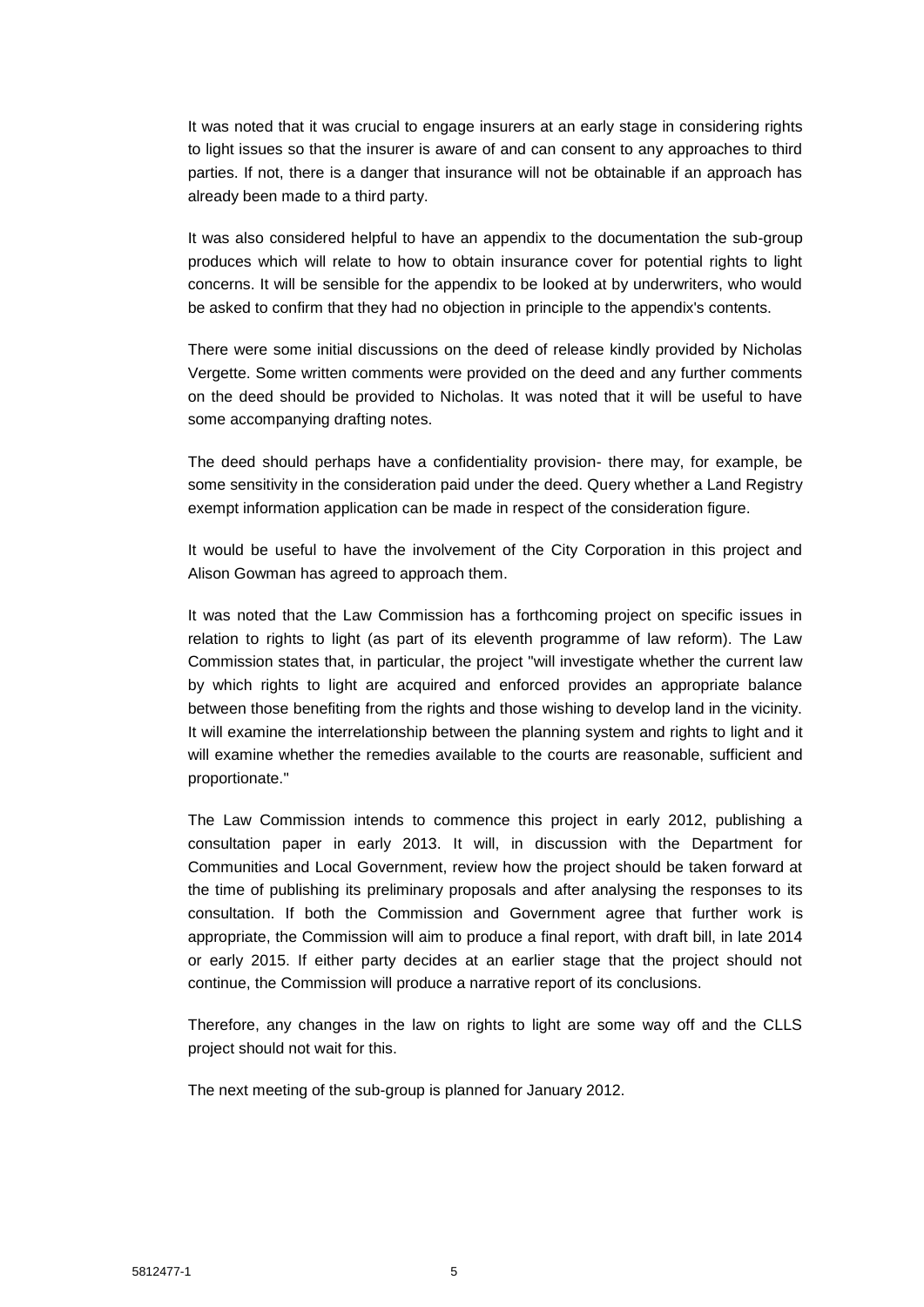#### **8. CLLS LAND LAW COMMITTEE'S INSURANCE PROVISIONS**

A sub-group of the Committee met on 12 October 2011 to look again at the Committee's insurance provisions, which have not been looked at in a few years and which appear on the Committee's page of the CLLS website. The following is a summary of the key points-

CLLS precedents should be better publicised, both in journals and on websites of legal/property industry bodies.

"terrorism" should be included as an Insured Risk in the lease, but without specific definition to avoid conflict with insurance policy definitions. "terrorism" is frequently included as an Insured Risk in policies.

the provisions should be fairly balanced leaning slightly in favour of the landlord, since leases are usually drafted in a landlord-friendly fashion, but should seek to comply with the insurance section in the Landlord's Code part of the Code for Leasing Business premises (an example being a landlord's obligation to disclose commission received by the landlord). The provisions should make that clear.

the provisions should state the date when they were published.

consideration should be given to whether the provisions should have a sustainability flavour, for example, in relation to reinstatement following damage or destruction. In view of possible landlord resistance, this is probably better dealt with in the footnotes.

before the next meeting (which will take place on 8 December 2011), the sub-group will, generally, review the CLLS provisions with reference to an insurance clause provided by Laurie Heller. The purpose is to decide whether the starting point for the new provisions is the existing set, or whether the sub-group should start afresh perhaps with Laurie's provisions as the starting point.

the sub-group should go back to basics and do some "blue sky" thinking to understand whether commonly used insurance provisions in leases are fit for purpose and reflect insurance realities.

the sub-group agreed to ask Ray Robinson to join the sub-group and subsequently he has kindly agreed to join.

### **9. AOB**

A query was raised concerning whether a "tenant's covenant" under the Landlord and Tenant (Covenants) Act 1995 can benefit a non-landlord such as other tenants (in a residential situation).

Peter Taylor also considered that the issue of assignment of rents may be worthy of consideration by the Committee.

**10. CPD- 1 hour** (CPD reference CRI/CLLS).